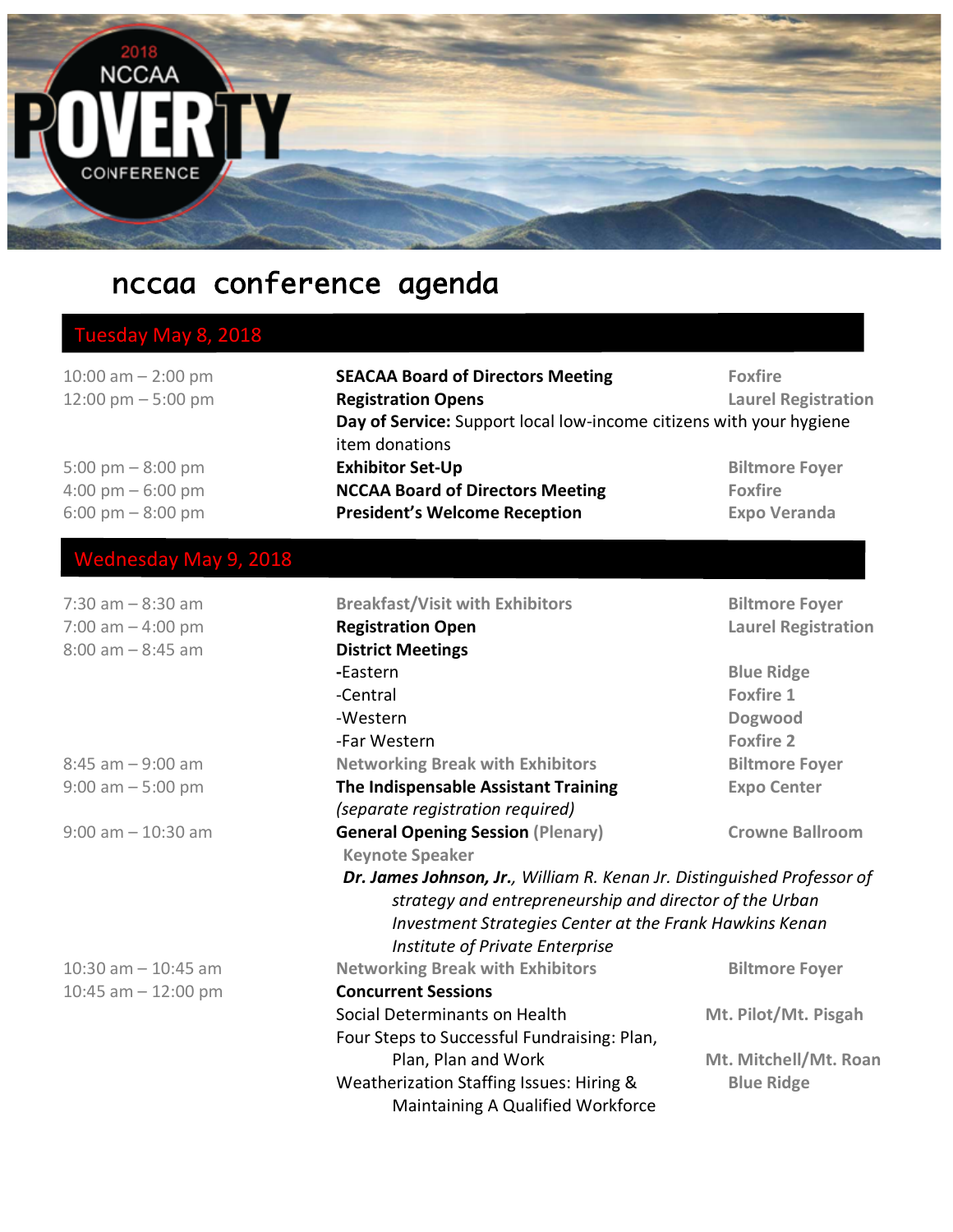|                                     | (Weatherization Fiscal & Programmatic)                             |                       |  |
|-------------------------------------|--------------------------------------------------------------------|-----------------------|--|
| 12:00 pm $-$ 1:15 pm                | Lunch (on your own)                                                |                       |  |
| 12:00 pm $-$ 1:15 pm                | Roundtable Lunch Discussion (separate lunch registration required) |                       |  |
|                                     | -New Executive Directors                                           | Mt. Mitchell          |  |
|                                     | -Fiscal Directors                                                  | Mt. Roan              |  |
|                                     | -HR Managers                                                       | Mt. Pisgah            |  |
|                                     | -Head Start Leaders                                                | Dogwood               |  |
|                                     | -Board Members                                                     | <b>Foxfire</b>        |  |
|                                     | -CSBG Directors                                                    | Mt. Mitchell          |  |
|                                     | -Weatherization Professionals                                      | Mt. Pilot             |  |
| 1:15 $pm - 1:30$ pm                 | <b>Networking Break with Exhibitors</b>                            | <b>Biltmore Foyer</b> |  |
| 1:30 pm $-$ 3:00 pm                 | <b>Concurrent Sessions</b>                                         |                       |  |
|                                     | The Courage to Start a Social Enterprise                           | Mt. Pilot/Mt. Pisgah  |  |
|                                     | Let's get Stirred Up!                                              | Mt. Mitchell/Mt. Roan |  |
|                                     | Fiscal 286 Updates (Weatherization Fiscal)                         | <b>Foxfire</b>        |  |
|                                     | <b>HVAC Combustion Appliance Zone</b>                              | <b>Blue Ridge</b>     |  |
|                                     | (CAZ) Review, Part 1 (Weatherization Programmatic)                 |                       |  |
| $3:00 \text{ pm} - 3:15 \text{ pm}$ | <b>Networking Break with Exhibitors</b>                            | <b>Biltmore Foyer</b> |  |
| $3:15$ pm $-4:45$ pm                | <b>Concurrent Sessions</b>                                         |                       |  |
|                                     | Telling the Story with AR4CA Reports                               | Mt. Roan              |  |
|                                     | <b>ROMA for Boards</b>                                             | Mt. Pisgah            |  |
|                                     | Branding: The importance of Knowing and                            | Mt. Mitchell          |  |
|                                     | Understanding Your Brand as a Community Connector                  |                       |  |
|                                     | <b>Sustainable Fundraising</b>                                     | Mt. Pilot             |  |
|                                     | <b>Weatherization Fiscal Roundtable</b>                            | <b>Foxfire</b>        |  |
|                                     | <b>HVAC Combustion Appliance Zone</b>                              | <b>Blue Ridge</b>     |  |
|                                     | (CAZ) Review, Part 2 (Weatherization Programmatic)                 |                       |  |
| 5:00 pm $- 7:00$ pm                 | <b>COED Meeting</b>                                                | <b>Foxfire</b>        |  |

## Thursday May 10, 2018

| $7:30$ am $-8:30$ am<br>$7:30$ am $-10:00$ am                | <b>Breakfast/Visit with Exhibitors</b><br><b>Registration Open</b> | <b>Biltmore Foyer</b><br><b>Laurel Registration</b> |
|--------------------------------------------------------------|--------------------------------------------------------------------|-----------------------------------------------------|
| $9:00 \text{ pm} - 4:00 \text{ pm}$<br>$9:00$ am $-10:00$ am | <b>Silent Auction</b><br><b>Legislative Update</b>                 | <b>Dogwood</b><br><b>Crowne Ballroom</b>            |
| $10:00$ am $-10:30$ am                                       | <b>Business Meeting (Members Only)</b>                             | <b>Crowne Ballroom</b>                              |
| $10:30$ am $-11:00$ am                                       | <b>Networking Break with Exhibitors</b>                            | <b>Biltmore Foyer</b>                               |
| 10:30 am $-$ 12:00 pm                                        | Coordinator/Crew Leader Best Practices,                            | <b>Blue Ridge</b>                                   |
|                                                              | <b>Part 1 (Weatherization Programmatic)</b>                        |                                                     |
| 11:00 am $-$ 12:00 pm                                        | <b>Community Engagement with Denise Harlow</b>                     | <b>Crowne Ballroom</b>                              |
| 12:00 pm $-$ 12:15 pm                                        | <b>Networking Break with Exhibitors</b>                            | <b>Biltmore Foyer</b>                               |
| 12:15 $pm - 2:00$ pm                                         | <b>NCCAA 2018 Awards Luncheon</b>                                  | <b>Expo Center</b>                                  |
| $2:00 \text{ pm} - 2:30 \text{ pm}$                          | <b>Networking Break with Exhibitors</b>                            | <b>Biltmore Foyer</b>                               |